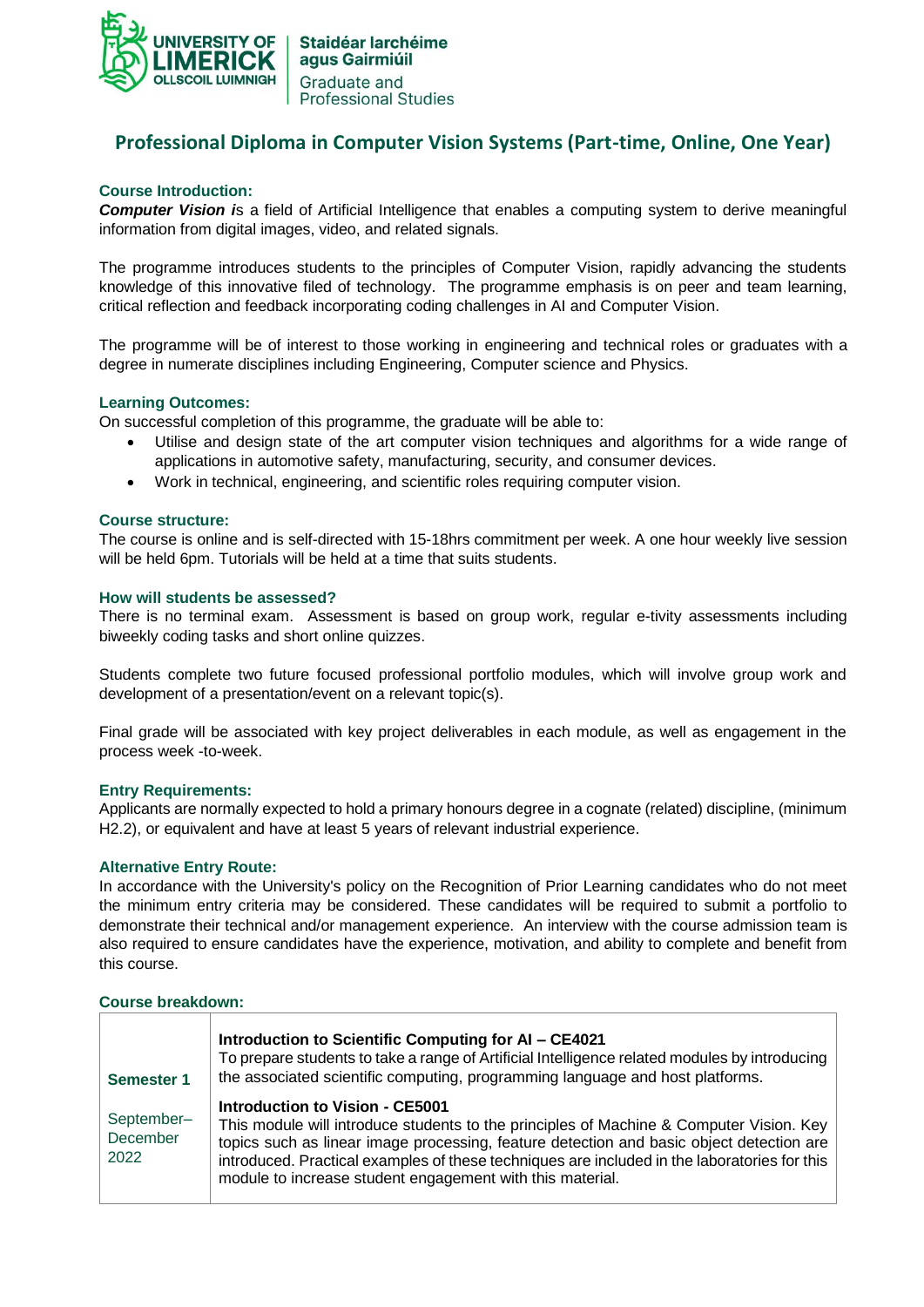

## **Professional Diploma in Computer Vision Systems (Part-time, Online, One Year)**

| <b>Semester 2</b>         | <b>Geometric Computer Vision - CE5002</b><br>In computer vision, we replicate this through geometric processing. Geometry is used to<br>describe the structure and shape of the environment in which a camera is located.<br>Geometric computer vision is, therefore, the process of determining the structure of the<br>environment, and the position and orientation of the camera, and how the camera moves,<br>with respect to the environment, through the analysis of camera image streams. It is<br>commonly used in mobile robotics, vehicle autonomy and augmented reality.                                                                                                                                                                                                                                                                                                                                          |
|---------------------------|-------------------------------------------------------------------------------------------------------------------------------------------------------------------------------------------------------------------------------------------------------------------------------------------------------------------------------------------------------------------------------------------------------------------------------------------------------------------------------------------------------------------------------------------------------------------------------------------------------------------------------------------------------------------------------------------------------------------------------------------------------------------------------------------------------------------------------------------------------------------------------------------------------------------------------|
| January-<br>May<br>2023   | <b>Intelligent Visual Computing &amp; Applications</b><br>This module will focus on the use of state-of-the art Deep Learning techniques in specific<br>Machine/Computer vision applications. This model follows on from previous Machine<br>Vision and Geometric Computer Vision modules where students have previously studied<br>traditional machine/computer vision methods and have also been introduced to the<br>standard deep learning vision applications (classification, object detection and semantic<br>segmentation). This model enables students to obtain broader understanding of practical<br>applications of deep learning techniques in vision, through a series of lectures, student<br>engagement activities and completion of coding tasks.                                                                                                                                                            |
| <b>Both</b><br>Semesters: | <b>Future Focused Professional Portfolio 1&amp;2:</b><br>Participants will be guided in the organisation of a series of future facing industry relevant<br>talks on the technology and the future of markets and society more broadly. Participants<br>will work collaboratively to identify key trends impacting their field/discipline and create<br>and use their professional network to reach out to key thought leaders in this space.<br>This module provides learners with an opportunity to demonstrate independent and self-<br>determined learning through the creation of their individual portfolio. The portfolio includes<br>a range of activities that enable the learner to demonstrate: the development of their<br>reflective practice, evidence-based excellence in applying discipline specific knowledge in<br>different contexts, and leading discussion on the future of their respective discipline. |

# **Summary detail**

## **Course Schedule:**

- Dates:
	- o **Semester 1:** September December **Semester 2:** January May. *Final dates TBC.*
	- o Application closing date: August 2022
	- o Induction will take place over one/two days one week prior to the start date
- Timetable: Weekly online lectures, 2 hours per week + self-directed learning and group work. Two lectures, Evenings and weekends, all lectures will be recorded. Live sessions will be at a time suitable to the student group

• Delivery Method: Online via the University of Limerick Virtual Learning Environment - Sulis **Course fee:**

• EU - €3,500 • Non EU - €4,750

A €250 (€600 non EU) deposit is required once an offer is issued to secure a place)

## **How to apply:**

Simply click on the link below and click "Apply". You can review the full application form without submitting and save your application as you go along.

<https://www.ul.ie/gps/computer-vision-systems-professional-diploma-ulwork>